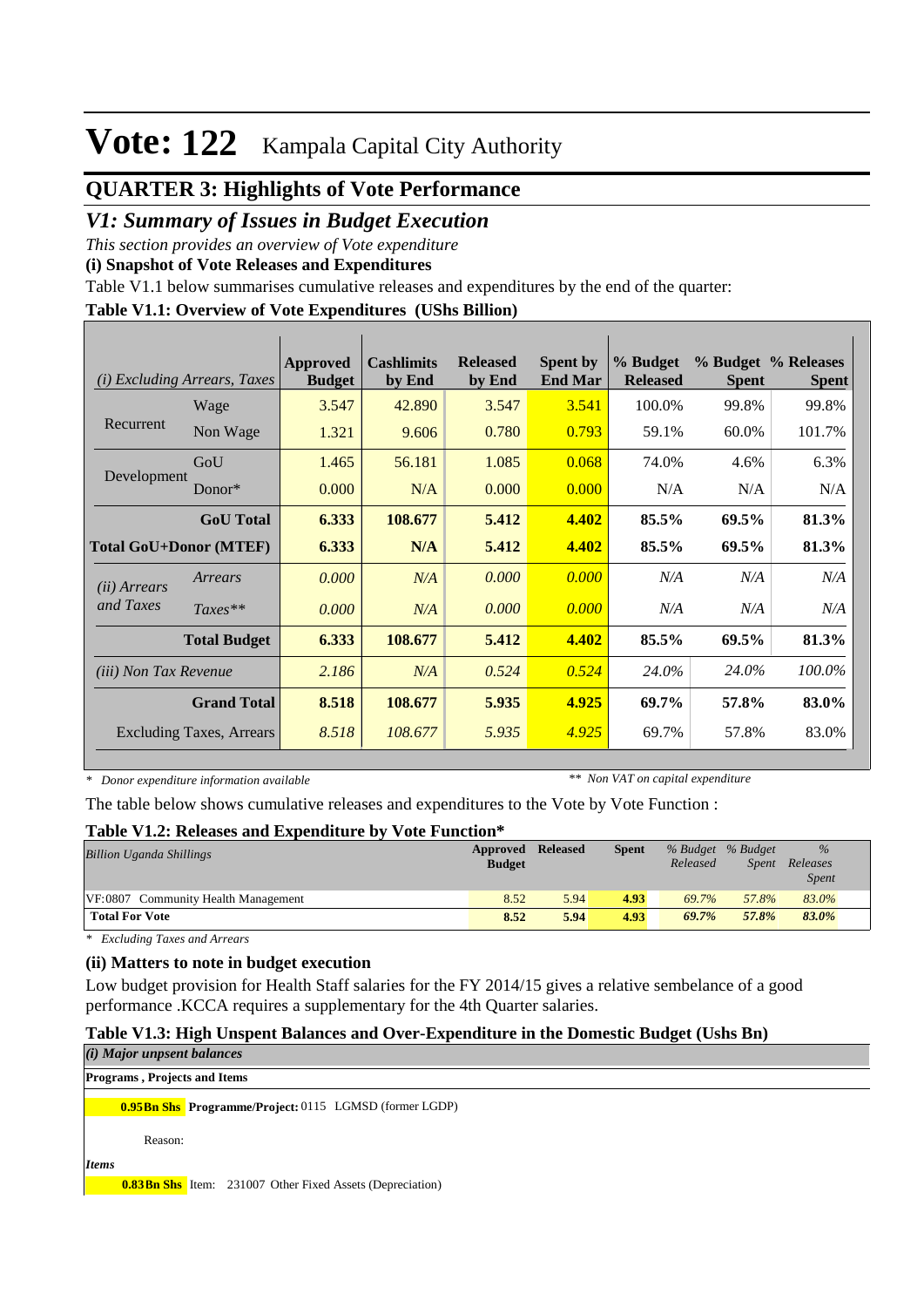## **QUARTER 3: Highlights of Vote Performance**

Reason:

### *(ii) Expenditures in excess of the original approved budget*

*\* Excluding Taxes and Arrears*

### *V2: Performance Highlights*

*This section provides highlights of output performance, focusing on key outputs and actions impelemented to improve section performance.*

| Vote, Vote Function<br><b>Key Output</b>                                        | <b>Approved Budget and</b><br><b>Planned outputs</b>                                                             |             | <b>Cumulative Expenditure</b><br>and Performance                                                                                                                                                                                                                                                                        |    | <b>Status and Reasons for</b><br>any Variation from Plans                                                          |       |
|---------------------------------------------------------------------------------|------------------------------------------------------------------------------------------------------------------|-------------|-------------------------------------------------------------------------------------------------------------------------------------------------------------------------------------------------------------------------------------------------------------------------------------------------------------------------|----|--------------------------------------------------------------------------------------------------------------------|-------|
| <b>Vote Function: 0807 Community Health Management</b>                          |                                                                                                                  |             |                                                                                                                                                                                                                                                                                                                         |    |                                                                                                                    |       |
| Output: 080703                                                                  | <b>Primary Health Care Services (Wages)</b>                                                                      |             |                                                                                                                                                                                                                                                                                                                         |    |                                                                                                                    |       |
| Description of Performance: Health workers paid their                           | salaries                                                                                                         |             | all health workers were paid<br>their salaries and top up<br>allowances                                                                                                                                                                                                                                                 |    | all health workers were paid<br>their salaries and top up<br>allowances                                            |       |
| Output Cost:                                                                    | UShs Bn:                                                                                                         | 3.547       | UShs Bn:                                                                                                                                                                                                                                                                                                                |    | 3.541 % Budget Spent:                                                                                              | 99.8% |
| <b>Output: 080704</b>                                                           | <b>Primary Health Care Services (Operations)</b>                                                                 |             |                                                                                                                                                                                                                                                                                                                         |    |                                                                                                                    |       |
| Description of Performance: N\A                                                 |                                                                                                                  |             | N/A                                                                                                                                                                                                                                                                                                                     |    | N/A                                                                                                                |       |
| <b>Output Cost:</b>                                                             | UShs Bn:                                                                                                         | 0.727       | UShs Bn:                                                                                                                                                                                                                                                                                                                |    | 0.468 % Budget Spent:                                                                                              | 64.4% |
| <b>Output: 080751</b>                                                           | <b>Provision of Urban Health Services</b>                                                                        |             |                                                                                                                                                                                                                                                                                                                         |    |                                                                                                                    |       |
| Description of Performance: No KCCA heakth centre will                          | report drug stockouts. The<br>forecast for value of esential<br>medicine and medical supplies<br>is based on PHC |             | Pneumonia-Cough or cold was<br>the highest ranking cause of<br>morbidity in the city in the<br>second and third quarters with<br>122,224 cases registered in all<br>the age groups, while Malaria<br>was the highest ranking cause of<br>morbidity in the city in the first<br>quarter with 59,350 cases<br>registered. |    | There was only one NMS order<br>cycle in 3rd quarter of the FY<br>2014/15 which was effected in<br>February, 2015. |       |
| Performance Indicators:                                                         |                                                                                                                  |             |                                                                                                                                                                                                                                                                                                                         |    |                                                                                                                    |       |
| Value of essential medicines<br>delivered to health facilities<br>by NMS        |                                                                                                                  | 516,000,000 |                                                                                                                                                                                                                                                                                                                         |    |                                                                                                                    |       |
| Number of health facilities<br>reporting no stock out of the<br>6 tracer drugs. | 9                                                                                                                |             |                                                                                                                                                                                                                                                                                                                         | 9  |                                                                                                                    |       |
| Morbidity rate in the three<br>common diseases                                  |                                                                                                                  |             |                                                                                                                                                                                                                                                                                                                         | 28 |                                                                                                                    |       |
| Value of health supplies<br>delivered to health facilities<br>by NMS            |                                                                                                                  | 516,000,000 |                                                                                                                                                                                                                                                                                                                         |    |                                                                                                                    |       |
| <b>Output Cost:</b>                                                             | UShs Bn:                                                                                                         | 0.804       | UShs Bn:                                                                                                                                                                                                                                                                                                                |    | 0.592 % Budget Spent:                                                                                              | 73.6% |
| <b>Output: 080780</b>                                                           | <b>Health Infrastructure Construction</b>                                                                        |             |                                                                                                                                                                                                                                                                                                                         |    |                                                                                                                    |       |
| Description of Performance: Constructing health                                 | infrastructure at Kawaala and<br>Kitebi HCs.                                                                     |             | Kawempe Health Centre<br>contruction progress is as<br>follows; Roofing is complete,<br>the main building has been<br>finalised with its partitioning at<br>95% and plastering about to<br>begin; The Administration                                                                                                    |    | The works were executed as per<br>the plan                                                                         |       |

### **Table V2.1: Key Vote Output Indicators and Expenditures\***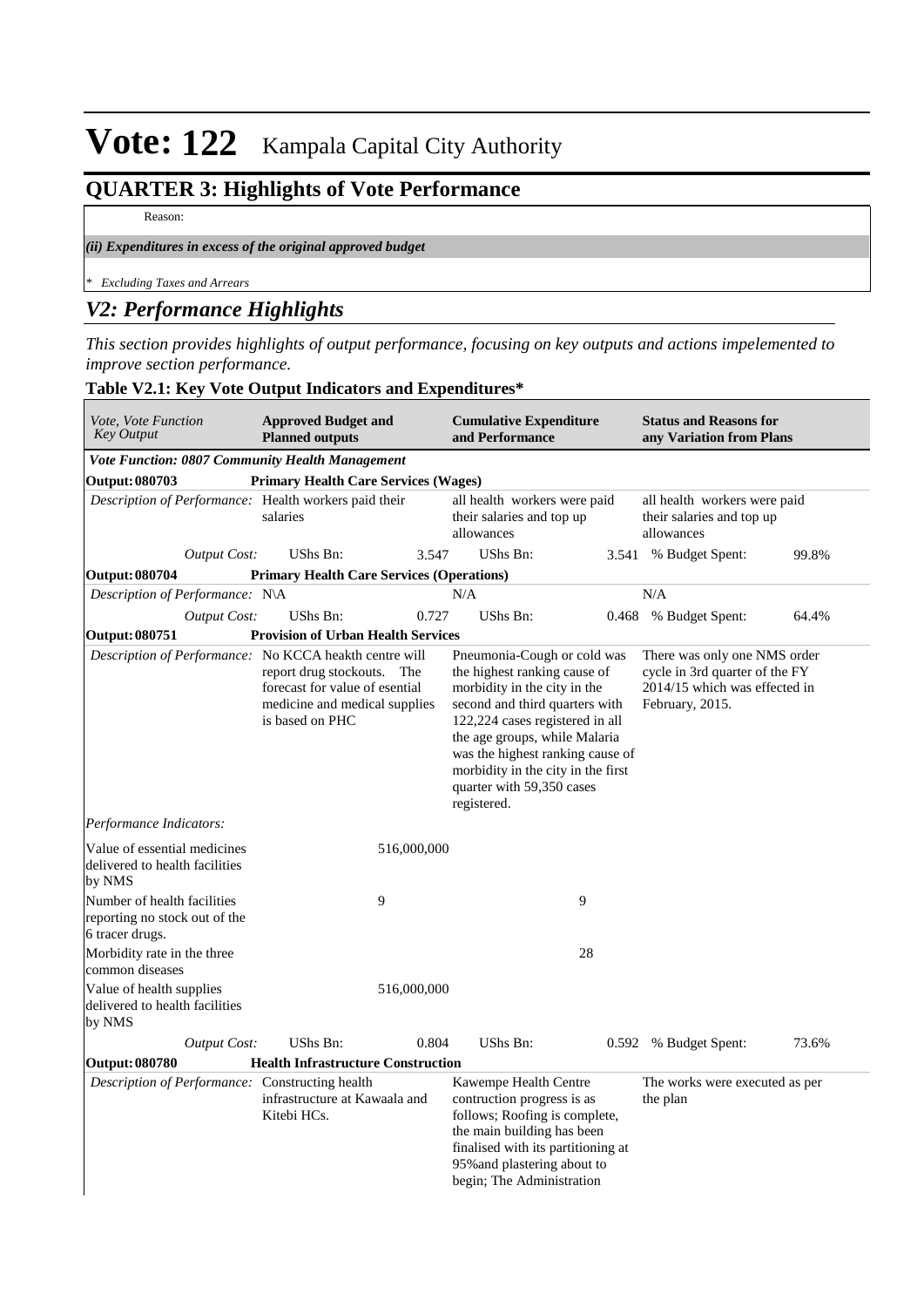## **QUARTER 3: Highlights of Vote Performance**

| Vote, Vote Function<br><b>Key Output</b>                   | <b>Approved Budget and</b><br><b>Planned outputs</b> |       | <b>Cumulative Expenditure</b><br>and Performance                                                                                                                                                                                                                                                                                                                                                      | <b>Status and Reasons for</b><br>any Variation from Plans |                |
|------------------------------------------------------------|------------------------------------------------------|-------|-------------------------------------------------------------------------------------------------------------------------------------------------------------------------------------------------------------------------------------------------------------------------------------------------------------------------------------------------------------------------------------------------------|-----------------------------------------------------------|----------------|
|                                                            |                                                      |       | block structure is completed,<br>partitioning almost complete<br>and plastering is about to begin<br>and                                                                                                                                                                                                                                                                                              |                                                           |                |
|                                                            |                                                      |       | Kiruddu Health Centre; Roofing<br>is complete, the main building<br>has been finalised, partitioning<br>almost done, external works are<br>ongoing; the Administration<br>block structure is almost<br>completed and the<br>Accommodation block was<br>completed                                                                                                                                      |                                                           |                |
|                                                            |                                                      |       | Extension and addition to<br>maternity ward at Kawaala<br>HCIII; Designs drawings for<br>extension and additions to<br>maternity ward at Kawaala<br>Health Centre are complete. The<br>procurement of works is under<br>BIDs evaluation.<br>Extension and construction of<br>maternity ward at Kitebi HC III;<br>this has been completed, handed<br>over to the facility and its now<br>in operation. |                                                           |                |
| <b>Output Cost:</b>                                        | UShs Bn:                                             | 3.310 | UShs Bn:<br>0.257                                                                                                                                                                                                                                                                                                                                                                                     | % Budget Spent:                                           | 7.8%           |
| Output: 080781                                             | <b>Health Infrastructure Rehabilitation</b>          |       |                                                                                                                                                                                                                                                                                                                                                                                                       |                                                           |                |
|                                                            |                                                      |       | Description of Performance: No budget for the output this FY No budget for the output this FY No budget for the output this FY                                                                                                                                                                                                                                                                        |                                                           |                |
| <b>Output Cost:</b>                                        | UShs Bn:                                             | 0.131 | UShs Bn:<br>0.068                                                                                                                                                                                                                                                                                                                                                                                     | % Budget Spent:                                           | 51.8%          |
| <b>Vote Function Cost</b><br><b>Cost of Vote Services:</b> | <b>UShs Bn:</b><br>UShs Bn:                          |       | 8.518 UShs Bn:<br>8.518 UShs Bn:                                                                                                                                                                                                                                                                                                                                                                      | 4.925 % Budget Spent:<br>4.925 $%$ Budget Spent:          | 57.8%<br>57.8% |

*\* Excluding Taxes and Arrears*

1,849 premises of domestic and public health importance were inspected

2,245 people were medically examined leading to generation of revenue amounting to UGX 44,900,000/-. The total number of food handlers certificates issued is 1,393 with 852 renewals.

197 nuisance and improvement notices were issued. 134 court cases were registered; total convictions 62, dismissed 4 and 64 are on-going.

KCCA coordinated and organised WASH partners for the 2015 Sanitation Week and World Water Day (12th – 19th March 2015) in Kampala, division clean-up activities (350 tonnes of backlog garbage collected), pit emptying (160,000 litres of faecal sludge collected from pit latrines and septic tanks).

#### Health Education

40 health education out reaches were organised including: One Community sensitization in partnership with Shelter and settlement alternatives in Tibaleke Zone (103) and Nkere and Nabisalu Zones (300); 3 School Health Education programme with 1,941participants in Makindye I parish, Kelezia Zone, in three schools of Bukede Primary School, Parents care infants school and Kings International School Muyenga; 4 Home improvement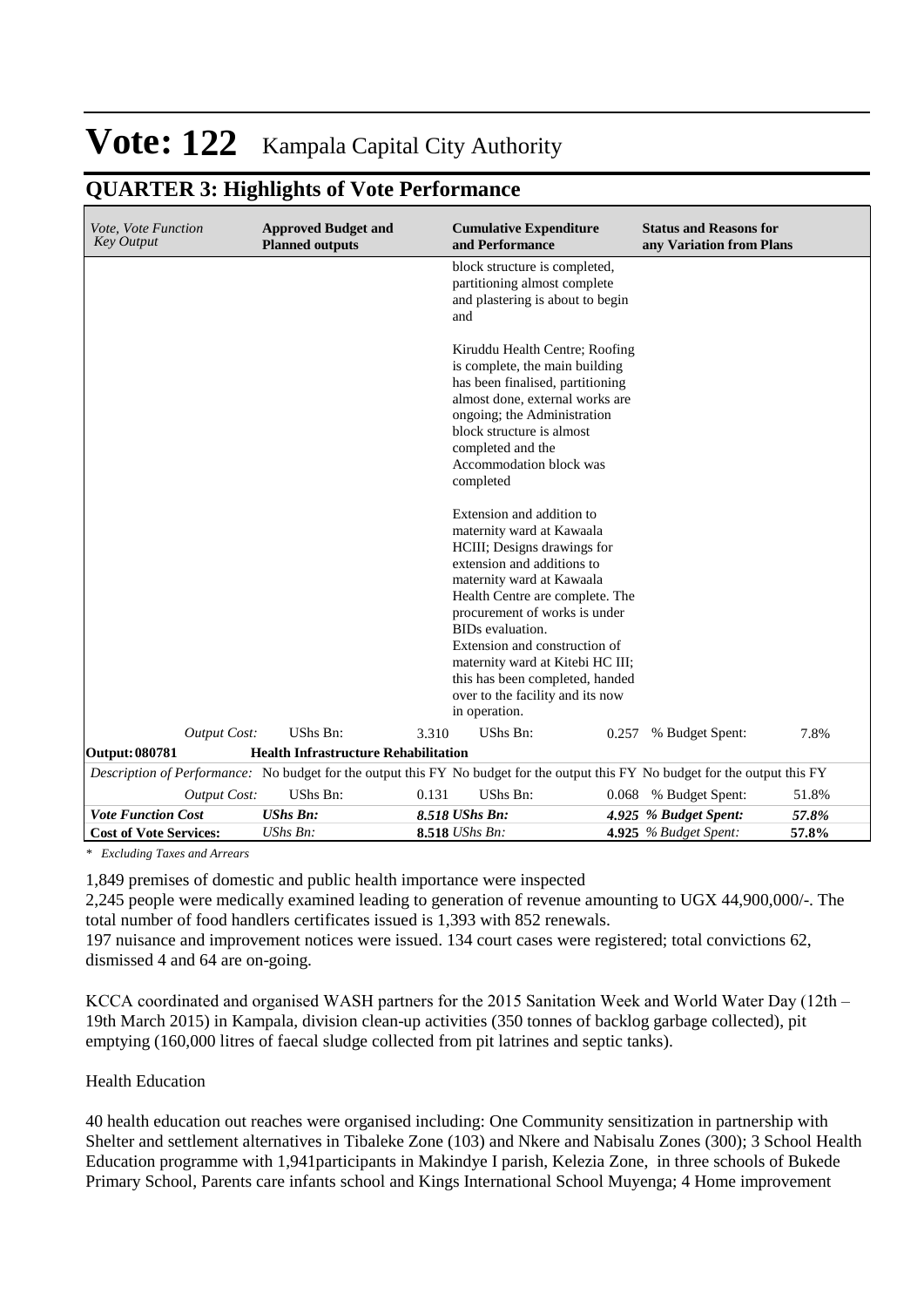### **QUARTER 3: Highlights of Vote Performance**

campaign and sanitation drives in Nabisalu zone (250 household), Nkere Zone (350 household), Barracks Zone and Kimwanyi Zone (50 household).

### Veterinary Public Health

20,689 cows, 15,063 shoats, 4,352 pigs and 203 camels were slaughtered and inspected. Meanwhile 181 cows, 390 shoats were impounded and 805 stray dogs were put to sleep in different parts of the city.

25 unhygienic farming units in lower Konge, Nsooba and Luzira areas were relocated while 23 butcheries were closed and improved in Nateete, Busega, Kabuusu, Mpererwe, Kirombe areas and 93 butcher men sensitized in Nateete, Kirombe, Busega and Kabusu areas about hygienic meat handling and 19 dairy shops inspected and improved in Bwaise, Nankulabye and Kawempe areas. This was done jointly with Dairy Development Authority.

### Curative

155,626 patients was the OPD in KCCA directly managed health facilities in the third and 12,962 pregnant women received ANC services in KCCA health centres, accounting for 38% of all the ANC first visit attendances in Kampala, meanwhile 6,310 deliveries were attended to in KCCA directly managed health facilities.

7,607children under the age of one year were administered with Pentavalent vaccine in the KCCA directly managed health facilities contributing 20% of children under the age of one year administered with Pentavalent vaccine in Kampala, while 6,852 children under the age of one year administered with measles vaccine in the KCCA directly managed health facilities, contributing 31% of children under the age of one year administered with measles vaccine in Kampala.

Pneumonia-Cough or cold was the highest ranking cause of morbidity in the city with 74,949 cases registered accounting for 28% among the top ten (10) causes of morbidity in all the age groups.

910 bicycles from the Ministry of Health, Uganda were distributed to male VHTs in the different parishes that make up Kampala city to help to implement malaria control activities in their areas of influence.

TB cure rate in Kampala was better than the national level at 72% compared to the national figures of 40% to 45%. The TB Default rate was 2% which is within the acceptable national target of less 5%, while the treatment success rate was 85% which is similar to the national rate.

The typhoid outbreak in Kampala was registered on 5th February 2015 in Central Division. During the quarter, there were a total of 10,681 suspected cases of which 79% (8434 cases) were positive and treated in the KCCA health units.

The HIV/AIDS stakeholders review meeting was held on 26th march 2015 at NOB view hotel in Ntinda, with the purpose of reviewing the HIV/AIDS performance in Kampala City, to share experiences, successes, challenges, lessons learnt and recommendations for further improvement.

16,512kgs of medical waste was collected

Construction works and upgrade in the Health Centre.

Kawempe Health Centre contruction progress is as follows; Roofing is complete, the main building has been finalised with its partitioning at 95%and plastering about to begin; The Administration block structure is completed, partitioning almost complete and plastering is about to begin and

Kiruddu Health Centre; Roofing is complete, the main building has been finalised, partitioning almost done,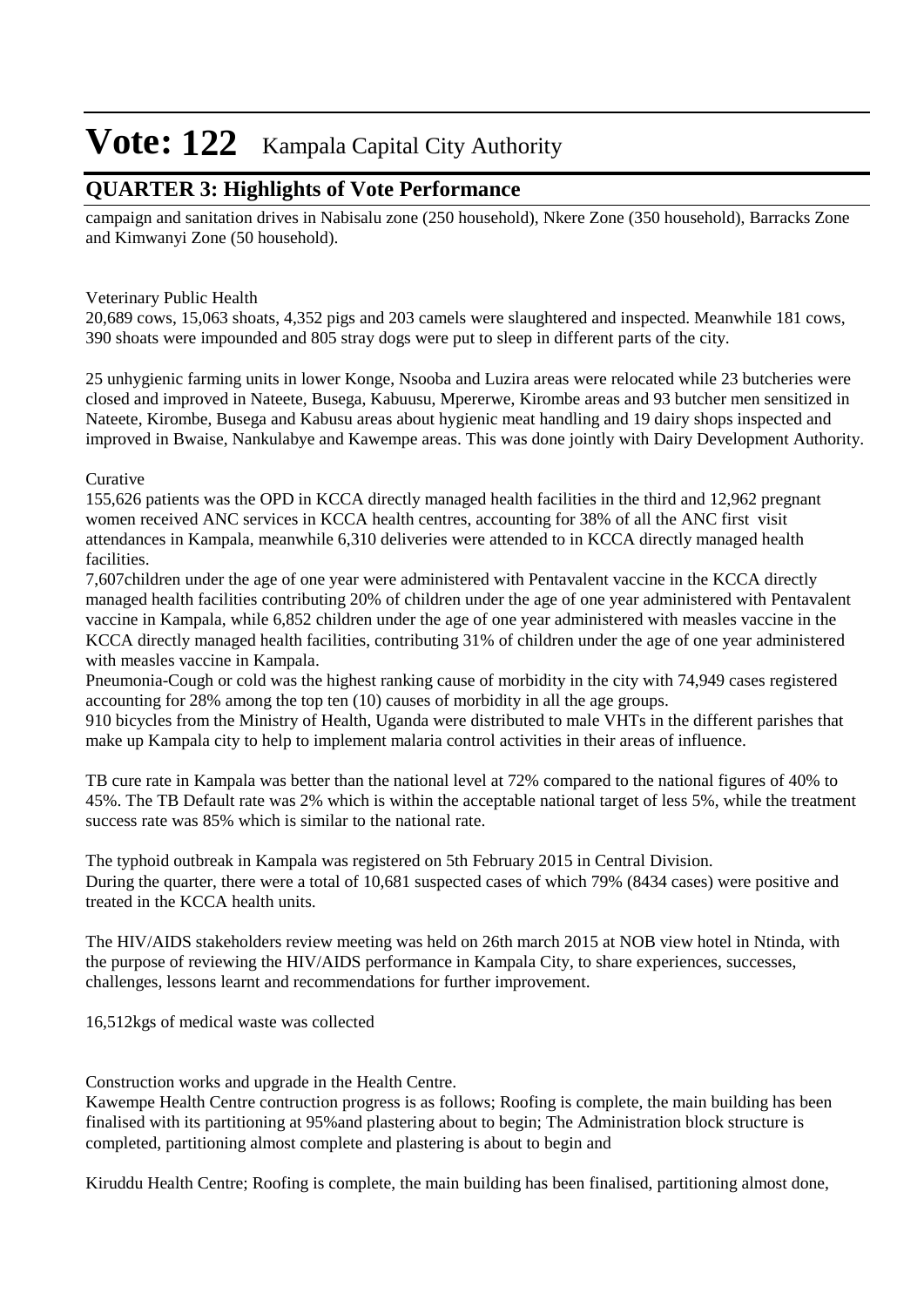### **QUARTER 3: Highlights of Vote Performance**

external works are ongoing; the Administration block structure is almost completed and the Accommodation block was completed

Extension and addition to maternity ward at Kawaala HCIII; Designs drawings for extension and additions to maternity ward at Kawaala Health Centre are complete. The procurement of works is under BIDs evaluation. Extension and construction of maternity ward at Kitebi HC III; this has been completed, handed over to the facility and its now in operation.

The renovation of KCCA City Hall Clinic has been completed and the clinic will be operationalized on April 2015.

Renovation of Child Ward and Construction of Maternity Wards of Komamboga HC III(LGMSD funding); project is at the design stage and the construction works to be procured in the next financial year 2015/2016. Maintenance works have been carried at Kisugu HC III, Kisenyi HC IV Kitebi, Komamboga. The scope of these works included; repairs to fixtures, restoring of flushing systems, stopping leakages, minimizing water loses among others.

Kisenyi Health Centre IV has been connected the NWSC grid.

### **Table V2.2: Implementing Actions to Improve Vote Performance**

### *V3: Details of Releases and Expenditure*

*This section provides a comprehensive summary of the outputs delivered by the Vote and further details of Vote expenditures by Vote Function and Expenditure Item.*

#### **Table V3.1: GoU Releases and Expenditure by Output\***

| <b>Billion Uganda Shillings</b>                  | Approved<br><b>Budget</b> | <b>Released</b> | <b>Spent</b> | $%$ GoU<br><b>Budget</b><br>Released | $%$ GoU<br><b>Budget</b><br><i>Spent</i> | $%$ GoU<br>Releases<br><i>Spent</i> |
|--------------------------------------------------|---------------------------|-----------------|--------------|--------------------------------------|------------------------------------------|-------------------------------------|
| VF:0807 Community Health Management              | 6.33                      | 5.41            | 4.40         | 85.5%                                | 69.5%                                    | 81.3%                               |
| Class: Outputs Provided                          | 4.06                      | 3.72            | 3.74         | 91.6%                                | 92.1%                                    | 100.5%                              |
| 080703 Primary Health Care Services (Wages)      | 3.55                      | 3.55            | 3.54         | $100.0\%$                            | 99.8%                                    | 99.8%                               |
| 080704 Primary Health Care Services (Operations) | 0.52                      | 0.18            | 0.20         | 34.2%                                | 39.0%                                    | 113.9%                              |
| Class: Outputs Funded                            | 0.80                      | 0.60            | 0.59         | 75.0%                                | 73.6%                                    | 98.1%                               |
| 080751 Provision of Urban Health Services        | 0.80                      | 0.60            | 0.59         | 75.0%                                | 73.6%                                    | 98.1%                               |
| Class: Capital Purchases                         | 1.46                      | 1.08            | 0.07         | 74.0%                                | 4.6%                                     | 6.3%                                |
| 080780 Health Infrastructure Construction        | 1.33                      | 0.95            | 0.00         | 71.5%                                | $0.0\%$                                  | $0.0\%$                             |
| 080781 Health Infrastructure Rehabilitation      | 0.13                      | 0.13            | 0.07         | $100.0\%$                            | 51.8%                                    | 51.8%                               |
| <b>Total For Vote</b>                            | 6.33                      | 5.41            | 4.40         | 85.5%                                | 69.5%                                    | 81.3%                               |

*\* Excluding Taxes and Arrears*

#### **Table V3.2: 2014/15 GoU Expenditure by Item**

| 3.72<br>4.06<br>3.74<br>92.1%<br><b>Output Class: Outputs Provided</b><br>91.6%<br>3.54<br>3.55<br>211101 General Staff Salaries<br>3.55<br>100.0%<br>99.8%<br>0.07<br>0.07<br>221009 Welfare and Entertainment<br>67.8%<br>63.9%<br>0.11<br>0.04<br>0.05<br>0.09<br>55.9%<br>223005 Electricity<br>45.6%<br>223006 Water<br>0.05<br>0.02<br>0.01<br>44.0%<br>29.9%<br>0.03<br>0.12<br>0.02<br>12.5%<br>24.3%<br>224001 Medical and Agricultural supplies<br>0.02<br>0.04<br>0.06<br>42.7%<br>224004 Cleaning and Sanitation<br>64.5% | <b>Billion Uganda Shillings</b> | Approved<br><b>Budget</b> | <b>Releases</b> | Expend-<br>iture | % Budged<br><b>Released</b> | % Budget<br><b>Spent</b> | %Releases<br><b>Spent</b> |
|---------------------------------------------------------------------------------------------------------------------------------------------------------------------------------------------------------------------------------------------------------------------------------------------------------------------------------------------------------------------------------------------------------------------------------------------------------------------------------------------------------------------------------------|---------------------------------|---------------------------|-----------------|------------------|-----------------------------|--------------------------|---------------------------|
|                                                                                                                                                                                                                                                                                                                                                                                                                                                                                                                                       |                                 |                           |                 |                  |                             |                          | 100.5%                    |
|                                                                                                                                                                                                                                                                                                                                                                                                                                                                                                                                       |                                 |                           |                 |                  |                             |                          | 99.8%                     |
|                                                                                                                                                                                                                                                                                                                                                                                                                                                                                                                                       |                                 |                           |                 |                  |                             |                          | 94.2%                     |
|                                                                                                                                                                                                                                                                                                                                                                                                                                                                                                                                       |                                 |                           |                 |                  |                             |                          | 122.8%                    |
|                                                                                                                                                                                                                                                                                                                                                                                                                                                                                                                                       |                                 |                           |                 |                  |                             |                          | 68.1%                     |
|                                                                                                                                                                                                                                                                                                                                                                                                                                                                                                                                       |                                 |                           |                 |                  |                             |                          | 194.6%                    |
|                                                                                                                                                                                                                                                                                                                                                                                                                                                                                                                                       |                                 |                           |                 |                  |                             |                          | 151.0%                    |
| 0.00<br>0.09<br>0.00<br>224005 Uniforms, Beddings and Protective Gear<br>$0.0\%$<br>$0.0\%$                                                                                                                                                                                                                                                                                                                                                                                                                                           |                                 |                           |                 |                  |                             |                          | N/A                       |
| 0.59<br>0.80<br>0.60<br>75.0%<br>73.6%<br><b>Output Class: Outputs Funded</b>                                                                                                                                                                                                                                                                                                                                                                                                                                                         |                                 |                           |                 |                  |                             |                          | 98.1%                     |